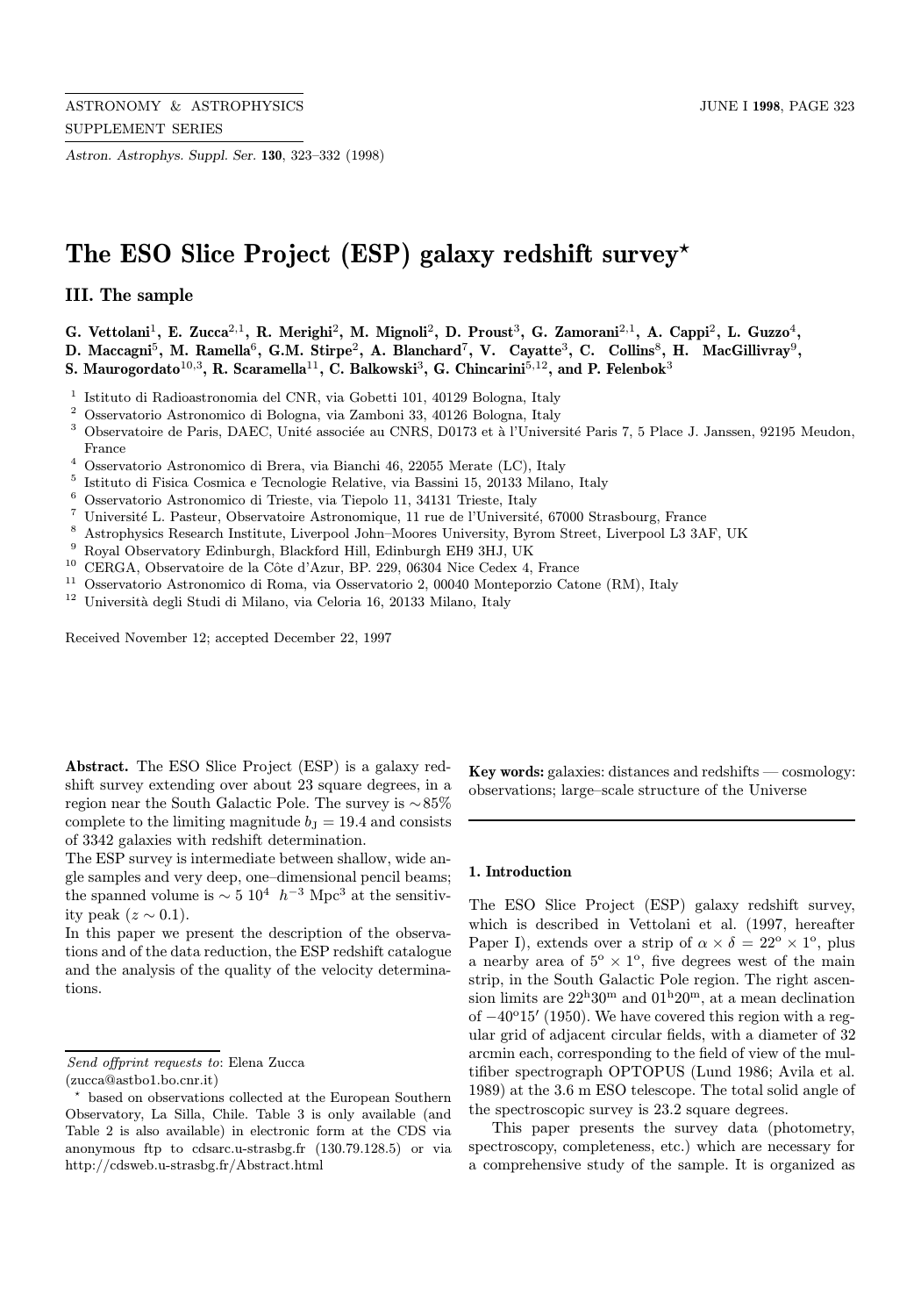follows: in Sect. 2 we describe the photometric sample, in Sect. 3 the observations and data reduction and in Sect. 4 the redshift determination. In Sect. 5 we present the catalogue, in Sect. 6 we discuss the possible biases in the sample and the velocity errors, and finally Sect. 7 provides a summary.

#### 2. The photometric sample

The galaxy catalogue has been extracted from the Edinburgh–Durham Southern Galaxy catalogue (hereafter EDSGC, Heydon–Dumbleton et al. 1988, 1989) which has been obtained from COSMOS (MacGillivray & Stobie 1984) scans of SERC J survey plates. The EDSGC has a 95% completeness at  $b<sub>J</sub> \le 20.0$  and an estimated stellar contamination  $\leq 10\%$  (Heydon-Dumbleton et al. 1989). The systematic intra–plate photometric errors are less than ∼0.03 magnitudes and the inter–plate limiting magnitude variation is less than ∼0.04 magnitudes (Heydon-Dumbleton et al. 1988).

In order to obtain an external estimate of the photometric accuracy of the sample, we have compared the EDSGC magnitudes with CCD photometry, from a multicolour survey of a subsample of ESP galaxies (Garilli et al. in preparation). Preliminary analysis of these data, obtained with the 0.9 m Dutch/ESO telescope for about 80 galaxies in the magnitude range  $16.5 \le b \le 19.4$ , shows a linear relation between  $b_J(EDSGC)$  and  $m_B(CCD)$ , with a dispersion  $(\sigma_M)$  of about 0.2 magnitudes around the fit. Since the CCD pointings cover the entire right ascension range of our survey, this  $\sigma_M$  includes both statistical errors within single plates and possible plate–to–plate zero point variations.

All EDSGC galaxies in the ESP region have been examined visually on high contrast enlarged  $(\times 8.4)$  reproductions of the ESO–SERC atlas plates. A small percentage ( $\lesssim 2\%$ ) of the catalogue entries was discarded on the basis of the visual inspection (portions of star spikes, bright galaxy spiral arms "broken" into multiple entries, etc...). These objects, although listed in the original EDSGC catalogue, were not included in the ESP sample and therefore are not listed in the final catalogue.

At visual examination 287 objects appeared as formed by two components, not separated by the EDSGC deblending algorithm. These 287 objects, which on average have a magnitude distribution fainter than that of the total sample, could be either two galaxies almost in contact, or a galaxy with a nearby star, or a pair of stars, or a galaxy with a prominent HII region. Being difficult to determine the nature of each object on the basis of the visual inspection and to estimate the magnitude of each component separately, we have kept these objects as single entries in the ESP catalogue in order not to bias a priori the sample.

The number of objects in the photometric ESP sample is 4487.

Table 1. OPTOPUS–MEFOS observing log

| Run | Date            | Set-up         | $#$ Obs. Fields |
|-----|-----------------|----------------|-----------------|
| #1  | $02 - 05/09/91$ | OPTOPUS+TEK#16 | 18              |
| #2  | $12 - 15/10/91$ | OPTOPUS+TEK#16 | 16              |
| #3  | $21 - 24/09/92$ | OPTOPUS+TEK#16 | 22              |
| #4  | $24 - 27/10/92$ | OPTOPUS+TEK#16 | 19              |
| #5  | $08 - 12/09/93$ | OPTOPUS+TEK#32 | 30              |
| #6  | $16 - 18/10/93$ | OPTOPUS+TEK#32 | 15              |
| #7  | $27 - 30/10/94$ | MEFOS+TEK#32   | 15              |

#### 3. Observations and data reduction

#### 3.1. Instrumentation

Spectroscopic observations were performed at the ESO 3.6 m telescope in La Silla. The main body of data was obtained in six observing runs with the OPTOPUS multifiber spectrograph at the Cassegrain focus (Lund 1986; Avila et al. 1989). Further observations were obtained in 1994 with the multifiber spectrograph MEFOS (Avila et al. 1995; Felenbok et al. 1997) at the prime focus of the same telescope. A log of the observations is given in Table 1.

OPTOPUS has a bundle of 50 optical fibers (Polymicro FHP with 320  $\mu$ m core and enhanced blue sensitivity), which are manually plugged into aluminium plates with holes and fiberholders at the galaxy positions. These positions are corrected for differential refraction between the wavelength centre of the autoguider sensor and the centre of the spectral range, at the expected zenith angle of observation. The plates are mounted at the Cassegrain focal plane and have a diameter of 32 arcmin on the sky. The core of the fibers corresponds to a sky aperture of 2.3 arcsec in diameter. At the opposite end the fibers are coupled to an  $f/8$  collimator of the Boller & Chivens spectrograph, forming the entrance slit.

Once mounted, the plates are centred using four relatively bright stars at the periphery of the plate, observed through fibers going to an intensified camera. Exposure guiding is accomplished by means of two fiber bundles, which are used to image two relatively bright stars in the field through holes in the plate. The mechanical constraints are such that the minimum object–to–object separation is 24.6 arcsec and minimum object–to–guide star separation is 64.3 arcsec.

For the present program we used the ESO grating  $#$ 15 (300 lines mm<sup>-1</sup> and blaze angle of  $4°$  18'), allowing a dispersion of 174 Å mm<sup>-1</sup> with an  $f/1.9$  blue camera in the wavelength range  $3750-6150$  Å. Initially the detector was a Tektronix  $512 \times 512$  CCD with a pixel size of 27 microns, corresponding to 4.5 Å/pixel, a velocity bin of  $\simeq$  270 km/s at 5000 Å. After the October 1992 observing run, the detector was replaced with a new Tektronix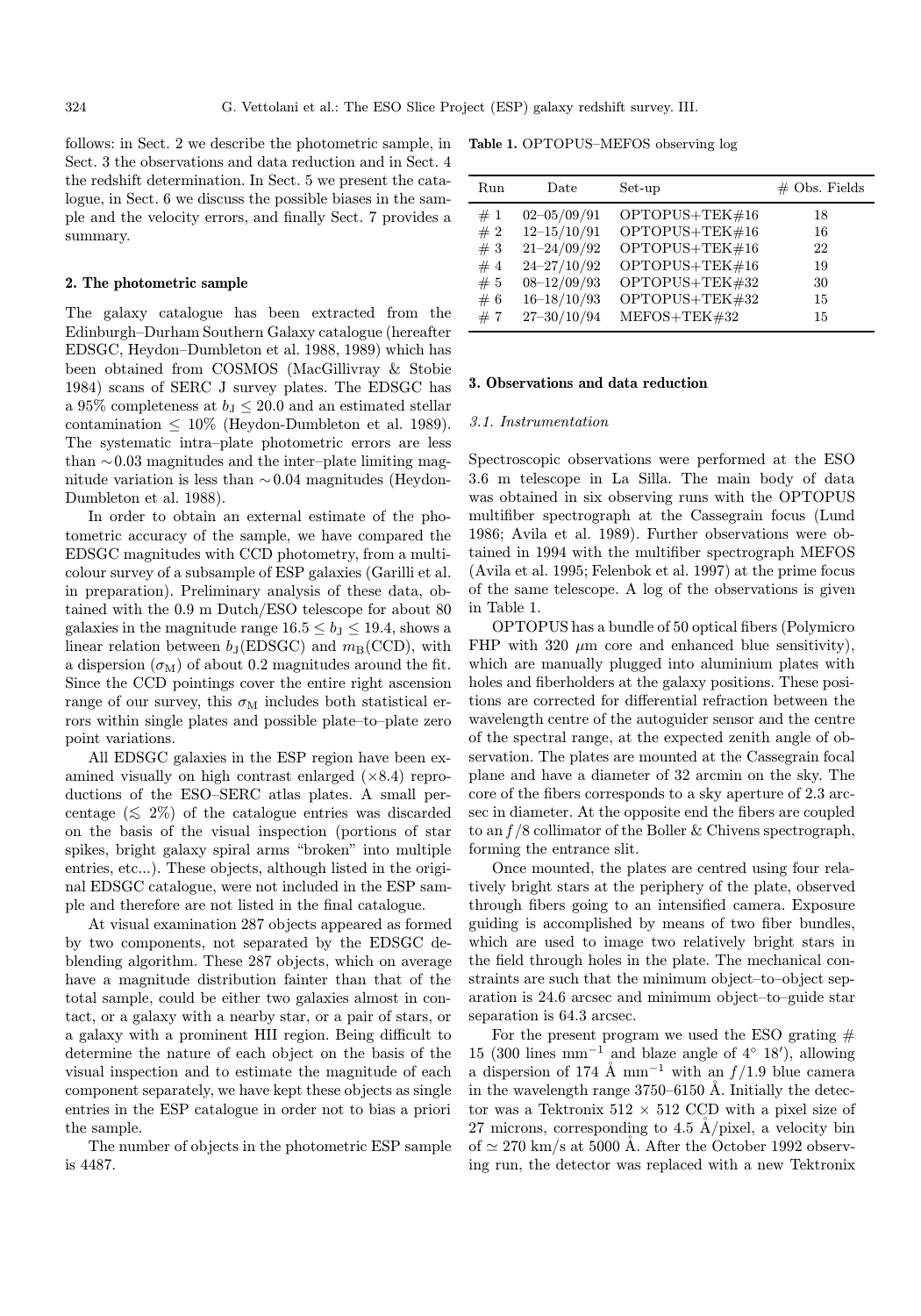thinned, back–illuminated CCD (ESO  $#32$ ), which also had a pixel size of 27 microns, giving a similar spectral coverage but a better blue sensitivity.

The observing time for each field was one hour, split into two 30 mins exposures to ease the removal of cosmic rays. Keeping the telescope in the same position, exposures with a quartz-halogen lamp as well as of a Helium comparison lamp were taken immediately before and after the science exposures. Depending on the length of the night we observed from 4 to 6 different fields per night choosing the sequence of the fields to be observed in such a way so as to minimize the zenith distance and hence the differential refraction.

Further observations were accomplished in October 1994 with the multifiber spectrograph MEFOS, at the prime focus of the 3.6 m telescope.

The MEFOS Spectrograph has 30 robotic arms in a "fishermen-around-the-pond" configuration over a field of one degree diameter. One arm is used for guiding purposes, while the other 29 arms carry two spectroscopic fibers each, one fiber for the object and one for the sky. Because of the prime focus scale, the optical fibers (Polymicro FBP) have a 135  $\mu$ m core, corresponding to a sky aperture of 2.6 arcsec. The object–sky fiber separation is 60 arcsec, and the minimum object–to–object distance is 28 arcsec. Each arm also carries an imaging fiber bundle which is used to accurately centre the fibers on the targets. The output ends of the spectroscopic fibers are arranged in a line so as to form the entrance slit of the same Boller & Chivens spectrograph used for OPTOPUS. With a new optimized  $f/3.03$  collimator the spectrograph– CCD configuration was the same as used for the previous OPTOPUS observations.

# 3.2. Data reduction

The data reduction was performed using the APEXTRACT package as implemented in  $IRAF<sup>1</sup>$ . For each exposure first we identified and followed the spectra on the white lamp frame. Then the solutions obtained for the white lamps were applied to extract the one–dimensional spectra both in the calibration and science frames. Using APEXTRACT we performed an "optimal extraction" (Horne 1986), also detecting and replacing the highly deviant bad pixels and cosmic ray hits.

The individual wavelength calibration for each fiber is derived from the corresponding arc spectrum. We used a fourth–order polynomial fit with typical rms errors of 0.2– 0.3 A. The accuracy of the calibration was estimated from the measured wavelengths of two [OI] sky lines ( $\lambda \lambda$  5577, 6300), which were always within  $\pm 1$  Å (less than a quarter of pixel) from their expected positions.

A critical point in fiber spectroscopy is the sky subtraction because it is impossible to measure the background locally and through the same aperture (fiber) of the object (see Parry & Carrasco 1990 or Wyse & Gilmore 1992 for a detailed discussion). We adopted the following strategy. For OPTOPUS observations we dedicated at least four apertures to the sky in each field. We defined predetermined positions on each plate which were verified not to have any object at the limit of SERC J plates. For MEFOS the sky fibers were as many as the target objects. With both instruments we performed a "mean–sky" subtraction method (Cuby & Mignoli 1994).

The main problem is the fiber throughput determination, because of the different transmission of each waveguide which could also vary from one exposure to the other. The most intense and isolated sky line in our spectral range is the [OI]5577 emission line, and we used its flux as an estimator of the fiber trasmittance. We directly measured the line counts on the calibrated spectra by mean of a Gaussian profile fit, after subtracting the underlying continuum (due to both sky and object, if any, contribution). Under the assumption that the intensity of the night spectrum does not vary appreciably within the telescope field, the flux of this sky line is the best estimator of the fiber throughput. In fact it is easily measurable both in the sky and object spectra and it is subject to the same temporal transmittance variations as the object flux (e.g. due to the differential fiber flexures during the exposure). In order to reveal possible contaminations (cosmic ray hits or object emission/absorption lines) that could affect the fiber throughput estimate, we also computed the mean and the dispersion of the ratio between the peak of the continuum–subtracted counts of the [OI]5577 and the same quantity for the [OI]6300 sky line: spectra with unusual value of this ratio were re–examined to check the reason for the discrepancy. In all the relatively few cases in which this has occurred, the problem was overcome by interactively fitting the [OI]5577 line and eliminating the cosmic ray contaminations, or was due to an underestimate of the sky [OI]6300 emission because of the coincident absorption feature in stellar objects.

After the normalization to account for the relative fiber transmission, a "mean sky" was determined using all the sky spectra (four or more for OPTOPUS, up to 29 for MEFOS) and subtracted from all the "object plus sky" spectra of the same exposure. This procedure was repeated separately for each of the two 30 mins exposures. The comparison of the two exposures of the same field revealed the remaining cosmic rays spikes, which were eliminated by interpolating the adjacent pixels.

The sky–subtraction accuracy is difficult to gauge. The residual counts in the sky–subtracted sky spectra provide a good estimator of this, but caution is necessary: indeed, the simple rms value of the sky–subtracted sky spectrum could overestimate the quality of the sky subtraction because it does not take account for "bias residual" if the

 $1$  IRAF is distributed by the National Optical Astronomy Observatories, which is operated by AURA Inc. for the NSF.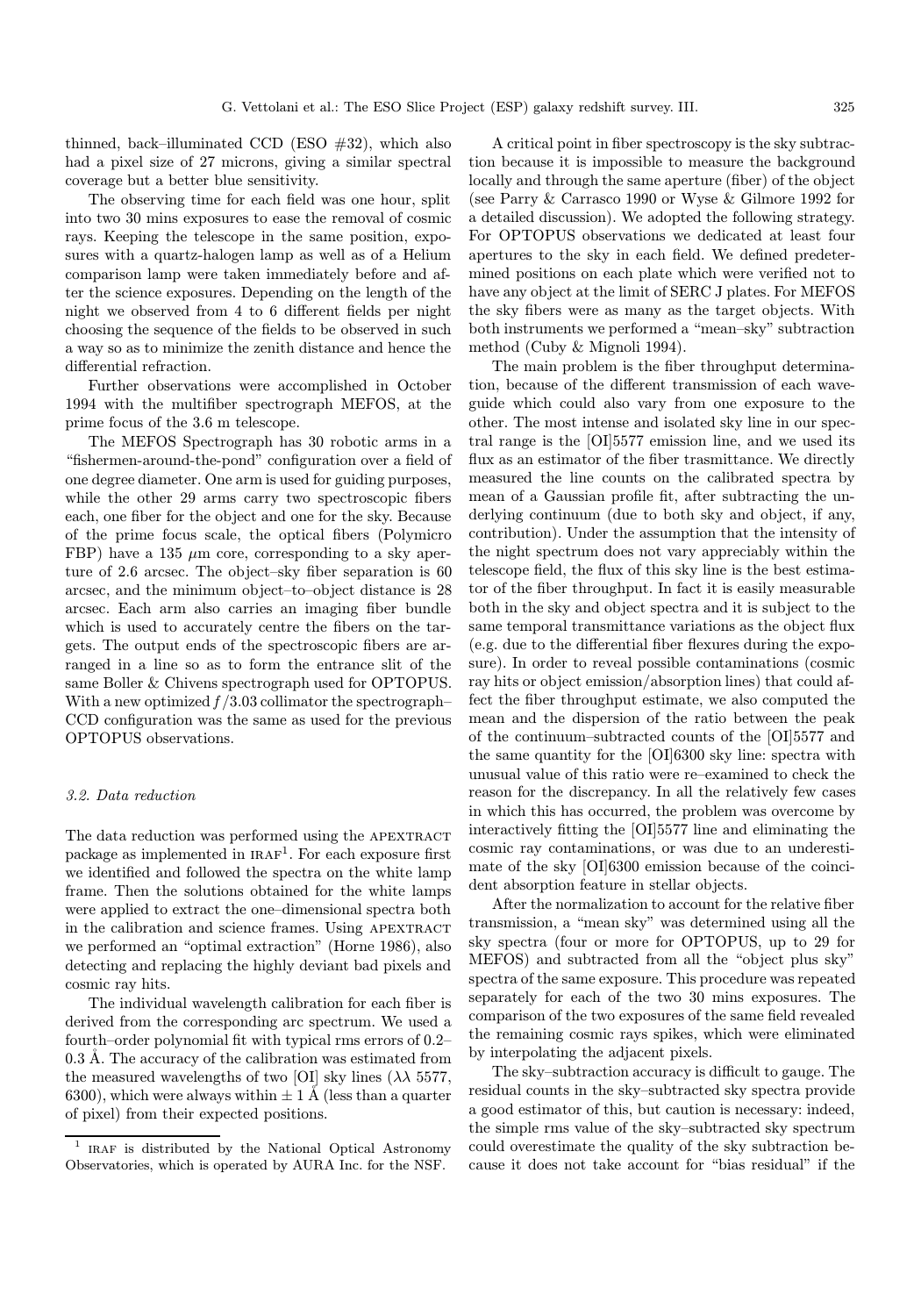average background has been over/underestimated (see Wyse & Gilmore 1992). Therefore we adopted, as estimator of the sky–subtraction accuracy, the "average absolute sky–residuals" quantity

$$
Q_i = \left\langle \left| \frac{\text{sky}_i - \langle \text{sky} \rangle_i}{\langle \text{sky} \rangle_i} \right| \right\rangle_{\lambda}.
$$
 (1)

This quantity has been measured, resulting in the range of  $2.8 \div 7.5\%$  with a typical value of 4%.

# 4. Redshift determination

Redshifts were measured for absorption–featured spectra using the task xcsao (Kurtz et al. 1992), a cross– correlation program (Tonry & Davis 1979) developed at the Smithsonian Astrophysical Observatory as a part of the RVSAO package, a contributed IRAF package.

The program allows the user to adapt the several working parameters to the characteristics of its own data–set. It is in fact possible to control if and how to rebin the data in log wavelength, to set an initial guess for the radial velocity, to define the dimension of the apodization region to be applied to the spectra, to fit and subtract the continuum from both spectra and templates, to choose the appropriate Fourier filtering and how to fit the peak of the correlation function. Once these parameters are defined, the program can be run in batch mode. An interactive graphical mode is available, during which all the main parameters can be modified and tested.

Redshifts for emission line objects were instead determined using emsao (Mink & Wyatt 1995), the xcsao companion task. emsao was developed to find emission lines automatically, to compute redshifts for each identified line and to combine them into a single radial velocity. The results may be graphically displayed or printed. The graphic cursor can be used to interactively change fit and display parameters.

## 4.1. Templates

A crucial point for minimizing the error of the cross– correlation is the construction of a good template system, i.e. a set of spectra closely reproducing the characteristics of the observed spectra, having for example a range of relative absorption line depths similar to that of the sample galaxies of different morphological types.

After the first observing run we realized that some of the spectroscopic stars, which were misclassified as galaxies in the EDSGC, could represent such a set of templates.

A system of eight stars (6 of F type and 2 of K type) was chosen and used. Note that the use of such cold stars is a valuable criterion for cross–correlation procedure, since the profile of strong lines such as the calcium  $K$  and  $H$ , the G band,  $H\beta$  and MgI is not affected by gravity and/or metal abundance: it remains narrow, with a Doppler core and Stark broadened wings.

We made the assumption that such a group of stars could define a self consistent system with an average radial velocity of zero km/s. This assumption has been verified cross–correlating against this template system three standard radial velocity stars we purposely observed with OPTOPUS. We measured a zero point shift of  $-7.4 \pm$ 3.8 km/s; this correction has not been applied to the data of the catalogue.

#### 4.2. Redshift measurement

Absorption spectra were measured with xcsao and we decided to adopt as the "absorption velocity" the one associated with the minimum error in km/s from the cross– correlation against the eight stellar templates. In the great majority of cases, this coincided also with the maximum R parameter of Tonry & Davis (1979). Generally, the best performing templates were the F stars, but in a few cases better measurements were obtained from the two K templates.

Spectra showing both absorption and emission features were generally measured with both tasks (xcsao and emsao). Emission features were manually excised prior to performing the cross–correlation analysis.

As a consistency check, all spectra were examined also visually, in order to verify the assigned velocity. A few examples of spectra of different quality are shown in Fig. 1.

## 5. Catalogue presentation

In Table 2 we list the fields we observed with OPTOPUS (see Sect. 1 and Paper I) and their properties. Column (1) gives the number of the field, whose centre coordinates ( $\alpha$ and  $\delta$ ) are reported in Cols. (2) and (3). Col. (4) gives the total number of objects classified as galaxies in the photometric catalogue  $(N_T)$ , while Cols. (5), (6), (7) and (8) give the number of redshifts  $(N<sub>Z</sub>)$ , of not–observed objects  $(N_{\rm NO})$ , of failed spectra (i.e. not useful to obtain a redshift determination,  $N_F$ ) and of stars  $(N_S)$ , respectively. From these numbers the redshift completeness of each field can be derived (see also Paper I and Zucca et al. 1997) as

$$
\frac{N_{\rm Z}}{N_{\rm T} - N_{\rm S} - 0.122 * N_{\rm NO}}.\tag{2}
$$

This equation assumes that the failed spectra correspond to galaxies, because stars, being point–like objects, have on average a better signal–to–noise ratio than galaxies, and that the percentage of stars in not–observed objects spectra is the same as in the spectroscopic sample (i.e.  $\sim$ 12.2%).

Note that the field centres are separated by 30 arcmin both in right ascension and declination whilst the OPTOPUS fields have a diameter of 32 arcmin. Therefore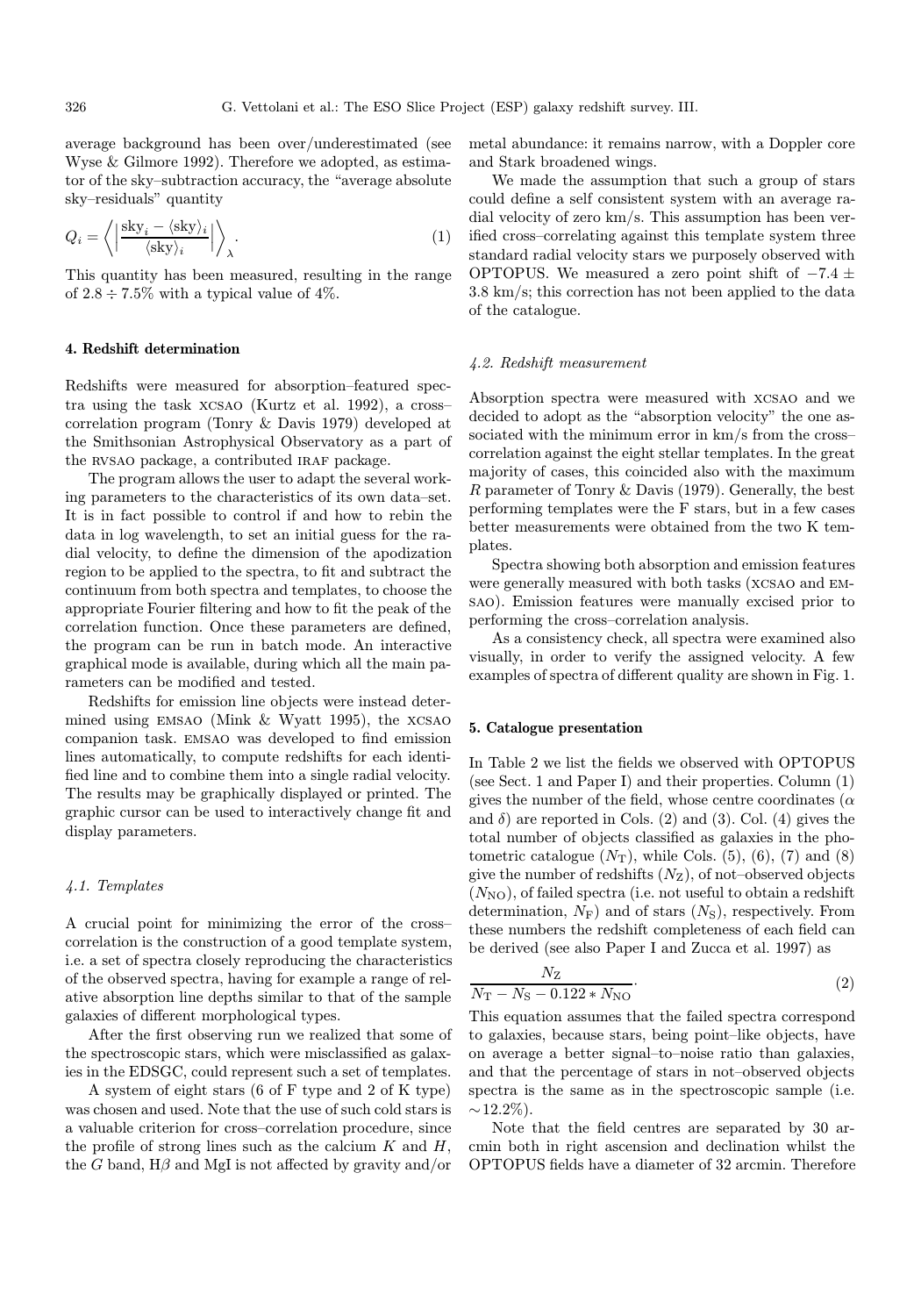Table 2. OPTOPUS fields (available also in electronic form)

| #              | $\alpha$                 | $\delta$             | $N_{\rm T}$ | $N_{\rm Z}$ | $N_{\rm NO}$          | $N_{\rm F}$               | $N_{\rm S}$         | #          | $\alpha$                 | $\delta$              | $N_{\rm T}$ | $N_{\rm Z}$  | $N_{\rm NO}$                       | $N_{\rm F}$         | $N_{\rm S}$             |
|----------------|--------------------------|----------------------|-------------|-------------|-----------------------|---------------------------|---------------------|------------|--------------------------|-----------------------|-------------|--------------|------------------------------------|---------------------|-------------------------|
|                | (1950)                   | (1950)               |             |             |                       |                           |                     |            | (1950)                   | (1950)                |             |              |                                    |                     |                         |
| 1              | 22 31 18.3               | $-40000$             | 70          | 36          | $25\,$                | $\overline{2}$            | $\overline{7}$      | 101        | 22 31 18.3               | $-40300$              | 74          | 36           | 28                                 | $\overline{5}$      | $\bf 5$                 |
| $\overline{2}$ | 22 33 55.0               | $-400000$            | 56          | 33          | 11                    | $8\,$                     | 4                   | 102        | 22 33 55.0               | $-40\ 30\ 00$         | $62\,$      | $39\,$       | 19                                 | 1                   | $\,3$                   |
| 3              | 22 36 31.6               | $-400000$            | 72          | 33          | 30                    | 5                         | 4                   | 103        | 22 36 31.6               | $-403000$             | 42          | 34           | 3                                  | 1                   | $\overline{\mathbf{4}}$ |
| 4              | 22 39 08.3               | $-40000$             | 77          | 28          | 34                    | 9                         | 6                   | 104        | 22 39 08.3               | $-40300$              | 36          | 30           | $\overline{2}$                     | 1                   | $\sqrt{3}$              |
| 5              | 22 41 44.9               | $-400000$            | 80          | 41          | 32                    | 1                         | 6                   | 105        | 22 41 44.9               | $-403000$             | 57          | 34           | 12                                 | $\overline{4}$      | $\scriptstyle{7}$       |
| 6              | 22 44 21.6               | $-400000$            | 53          | 32          | 10                    | $\mathbf{1}$              | 10                  | 106        | 22 44 21.6               | $-403000$             | 53          | 23           | 16                                 | 8                   | $\,6\,$                 |
| 7              | 22 46 58.2               | $-40000$             | 69          | 34          | 25                    | $\mathbf{1}$              | 9                   | 107        | 22 46 58.2               | $-403000$             | 92          | 37           | 43                                 | 0                   | $12\,$                  |
| 8              | 22 49 34.9               | $-400000$            | 49          | 37          | 4                     | 3                         | 5                   | 108        | 22 49 34.9               | $-403000$             | 54          | 31           | 9                                  | $\overline{2}$      | $12\,$                  |
| 9              | 22 52 11.5               | $-400000$            | 43          | $25\,$      | 1                     | 3                         | 14                  | 109        | 22 52 11.5               | $-40300$              | $57\,$      | 30           | 13                                 | 6                   | 8                       |
| 21             | 23 23 31.3               | $-40000$             | 27          | 19          | 0                     | $\boldsymbol{0}$          | 8                   | 121        | 23 23 31.3               | $-403000$             | 55          | 37           | 5                                  | $\overline{2}$      | 11                      |
| 22             | 23 26 08.0               | $-400000$            | 43          | 33          | $\mathbf{1}$          | $\boldsymbol{0}$          | 9                   | 122        | 23 26 08.0               | $-403000$             | 42          | 32<br>$21\,$ | $\boldsymbol{0}$                   | 3                   | $\overline{7}$          |
| 23             | 23 28 44.6               | $-40000$<br>$-40000$ | 32          | 30          | 0                     | $\sqrt{2}$                | 0<br>$\overline{2}$ | 123        | 23 28 44.6               | $-403000$<br>$-40300$ | 25<br>42    | 36           | $\boldsymbol{0}$<br>$\overline{2}$ | 0                   | $\overline{4}$          |
| 24<br>25       | 23 31 21.2<br>23 33 57.9 | $-40000$             | 36<br>48    | 28<br>37    | $\mathbf{1}$          | $\bf 5$<br>$\overline{2}$ | 8                   | 124<br>125 | 23 31 21.2<br>23 33 57.9 | $-40\ 30\ 00$         | 39          | 34           | $\boldsymbol{0}$                   | 3<br>$\overline{0}$ | $\mathbf{1}$<br>$\bf 5$ |
| 26             | 23 36 34.5               | $-40000$             | 36          | 26          | 1<br>$\boldsymbol{2}$ | $\overline{4}$            | 4                   | 126        | 23 36 34.5               | $-403000$             | 31          | 24           | 1                                  | 1                   | $\bf 5$                 |
| 27             | 23 39 11.2               | $-40000$             | 24          | 9           | 1                     | 6                         | 8                   | 127        | 23 39 11.2               | $-40300$              | 35          | $28\,$       | 1                                  | 0                   | $\,6\,$                 |
| 28             | 23 41 47.8               | $-40000$             | 22          | 17          | 1                     | $\boldsymbol{2}$          | $\boldsymbol{2}$    | 128        | 23 41 47.8               | $-40300$              | 29          | $21\,$       | $\boldsymbol{0}$                   | 0                   | $\,8\,$                 |
| 29             | 23 44 24.5               | $-40000$             | 24          | 23          | $\boldsymbol{0}$      | 0                         | $\mathbf 1$         | 129        | 23 44 24.5               | $-403000$             | 15          | 13           | $\boldsymbol{0}$                   | 0                   | $\,2$                   |
| $30\,$         | 23 47 01.1               | $-400000$            | 19          | 16          | 0                     | 1                         | $\overline{2}$      | 130        | 23 47 01.1               | $-403000$             | 23          | 19           | 1                                  | 0                   | $\,3$                   |
| 31             | 23 49 37.8               | $-40000$             | 32          | 28          | 1                     | $\boldsymbol{0}$          | 3                   | 131        | 23 49 37.8               | $-403000$             | 36          | 33           | 1                                  | 0                   | $\,2$                   |
| 32             | 23 52 14.4               | $-40000$             | 48          | 43          | 0                     | $\boldsymbol{0}$          | 5                   | 132        | 23 52 14.4               | $-403000$             | 22          | 19           | 0                                  | 0                   | $\,3$                   |
| 33             | 23 54 51.1               | $-40000$             | 29          | 21          | 1                     | $\overline{2}$            | 5                   | 133        | 23 54 51.1               | $-403000$             | 42          | $35\,$       | $\overline{2}$                     | 1                   | $\overline{4}$          |
| 34             | 23 57 27.7               | $-400000$            | 56          | 34          | 9                     | $\mathbf{1}$              | 12                  | 134        | 23 57 27.7               | $-403000$             | 32          | 18           | $\boldsymbol{2}$                   | $\overline{0}$      | $12\,$                  |
| 35             | 00 00 04.4               | $-40000$             | 38          | $33\,$      | 0                     | $\mathbf{1}$              | $\overline{4}$      | 135        | 00 00 04.4               | $-403000$             | 34          | $27\,$       | $\boldsymbol{0}$                   | $\overline{0}$      | $\,7$                   |
| 36             | 00 02 41.0               | $-40000$             | 38          | 24          | 1                     | 1                         | 12                  | 136        | 00 02 41.0               | $-40300$              | 53          | 42           | 4                                  | $\overline{2}$      | $\bf 5$                 |
| 37             | 00 05 17.7               | $-400000$            | 39          | 33          | $\overline{2}$        | $\mathbf{1}$              | 3                   | 137        | 00 05 17.7               | $-403000$             | 32          | $25\,$       | $\overline{2}$                     | $\overline{2}$      | $\,3$                   |
| $38\,$         | 00 07 54.3               | $-40000$             | 29          | 26          | $\mathbf{1}$          | $\overline{2}$            | $\boldsymbol{0}$    | 138        | 00 07 54.3               | $-40300$              | 18          | 15           | $\mathbf{1}$                       | 0                   | $\,2$                   |
| 39             | 00 10 31.0               | $-40000$             | 37          | $25\,$      | $\overline{2}$        | $\,3$                     | $\overline{7}$      | 139        | 00 10 31.0               | $-40300$              | $25\,$      | 20           | $\mathbf{1}$                       | 3                   | $\mathbf 1$             |
| 40             | 00 13 07.6               | $-40000$             | 53          | 46          | $\mathbf{1}$          | $\overline{4}$            | $\boldsymbol{2}$    | 140        | 00 13 07.6               | $-40300$              | 46          | $35\,$       | 6                                  | $\overline{4}$      | $\mathbf{1}$            |
| 41             | 00 15 44.3               | $-40000$             | 47          | 38          | $\overline{2}$        | 4                         | 3                   | 141        | 00 15 44.3               | $-40300$              | 39          | 33           | 3                                  | $\overline{2}$      | $\mathbf{1}$            |
| 42             | 00 18 20.9               | $-40000$             | 36          | 29          | 5                     | $\mathbf{1}$              | 1                   | 142        | 00 18 20.9               | $-403000$             | 33          | 30           | $\boldsymbol{0}$                   | 0                   | $\,3$                   |
| 43             | 00 20 57.6               | $-400000$            | 33          | 22          | 0                     | 11                        | $\mathbf{0}$        | 143        | 00 20 57.6               | $-403000$             | 68          | 63           | 2                                  | 0                   | $\,3$                   |
| 44             | 00 23 34.2               | $-40000$             | 49          | 40          | 6                     | $\boldsymbol{0}$          | 3                   | 144        | 00 23 34.2               | $-40300$              | 43          | $38\,$       | 4                                  | 0                   | $\mathbf{1}$            |
| 45             | 00 26 10.9               | $-40000$             | 40          | 29          | $\overline{2}$        | $\,7$                     | $\overline{2}$      | 145        | 00 26 10.9               | $-40300$              | 25          | $25\,$       | $\boldsymbol{0}$                   | 0                   | $\boldsymbol{0}$        |
| 46             | 00 28 47.5               | $-400000$            | 24          | 15          | 0                     | $\overline{\mathbf{7}}$   | $\boldsymbol{2}$    | 146        | 00 28 47.5               | $-403000$             | 27          | 22           | $\boldsymbol{2}$                   | $\overline{0}$      | $\,3$                   |
| 47             | 00 31 24.2               | $-40000$             | 23          | 18          | $\mathbf{1}$          | $\overline{2}$            | $\overline{2}$      | 147        | 00 31 24.2               | $-403000$             | 25          | $20\,$       | $\mathbf{1}$                       | 1                   | $\,3$                   |
| 48             | 00 34 00.8               | $-400000$            | 36          | 29          | $\mathbf{1}$          | $\overline{4}$            | $\overline{2}$      | 148        | 00 34 00.8               | $-403000$             | 31          | 23           | $\mathbf{1}$                       | $\overline{2}$      | $\bf 5$                 |
| 49             | 00 36 37.5               | $-40000$             | 28          | 22          | 0                     | 0                         | 6                   | 149        | 00 36 37.5               | $-40300$              | 21          | 18           | 1                                  | 0                   | $\overline{2}$          |
| 50             | 00 39 14.1               | $-400000$            | 24          | 21          | 0                     | $\boldsymbol{2}$          | 1                   | 150        | 00 39 14.1               | $-403000$             | 20          | 18           | 0                                  | 0                   | $\boldsymbol{2}$        |
| 51             | 00 41 50.8               | $-400000$            | 54          | 44          | $\sqrt{2}$            | $\overline{2}$            | $\,6$               | 151        | $00$ 41 50.8             | $-403000$             | 30          | $28\,$       | $\boldsymbol{0}$                   | $\boldsymbol{0}$    | $\,2$                   |
| 52             | 00 44 27.4               | $-400000$            | 44          | $37\,$      | $\mathbf{1}$          | $\mathbf{1}$              | 5                   | 152        | 00 44 27.4               | $-403000$             | 42          | $35\,$       | $\boldsymbol{0}$                   | $\boldsymbol{2}$    | $\bf 5$                 |
| 53             | 00 47 04.1               | $-400000$            | 59          | 58          | 0                     | $\boldsymbol{0}$          | 1                   | 153        | 00 47 04.1               | $-40300$              | 43          | $37\,$       | 3                                  | $\mathbf 1$         | $\,2$                   |
| 54             | 00 49 40.7               | $-40000$             | 48          | $42\,$      | 1                     | 1                         | $\overline{4}$      | 154        | 00 49 40.7               | $-40300$              | 38          | $31\,$       | 1                                  | 3                   | $\,3$                   |
| 55             | 00 52 17.4               | $-400000$            | 61          | 54          | 1                     | $\overline{\mathbf{4}}$   | $\boldsymbol{2}$    | 155        | 00 52 17.4               | $-403000$             | 37          | 24           | 2                                  | $\mathbf{1}$        | $10\,$                  |
| 56             | 00 54 54.0               | $-40\ 00\ 00$        | 39          | 31          | 1                     | 1                         | 6                   | 156        | 00 54 54.0               | $-403000$             | 40          | 36           | $\boldsymbol{0}$                   | $\sqrt{2}$          | $\overline{2}$          |
| 57             | 00 57 30.7               | $-40000$             | 60          | 56          | 0                     | $\boldsymbol{0}$          | 4                   | 157        | 00 57 30.7               | $-403000$             | 67          | 45           | 6                                  | 3                   | $13\,$                  |
| 58             | 01 00 07.3               | $-400000$            | 47          | 42          | 0                     | $\,2$                     | 3                   | 158        | 01 00 07.3               | $-403000$             | 48          | 40           | 3                                  | $\boldsymbol{0}$    | $\overline{5}$          |
| 59             | 01 02 44.0               | $-400000$            | 83          | 78          | 0                     | $\boldsymbol{0}$          | 5                   | 159        | 01 02 44.0               | $-403000$             | 59          | 48           | 5                                  | $\boldsymbol{2}$    | $\overline{\mathbf{4}}$ |
| 60             | $01\ 05\ 20.6$           | $-40000$             | 40          | 33          | $\boldsymbol{2}$      | 0                         | 5                   | 160        | 01 05 20.6               | $-403000$             | 74          | 65           | 4                                  | $\sqrt{2}$          | $\,3$                   |
| 61             | 01 07 57.3               | $-40000$             | 33          | 21          | 1                     | 4                         | 7                   | 161        | 01 07 57.3               | $-40300$              | 43          | 31           | 0                                  | 6                   | $\,6\,$                 |
| 62             | $01$ 10 33.9             | $-40\ 00\ 00$        | 28          | 23          | $\mathbf{1}$          | $\boldsymbol{0}$          | 4                   | 162        | 01 10 33.9               | $-40300$              | 34          | $31\,$       | $\mathbf{1}$                       | $\overline{0}$      | $\,2$                   |
| 63             | $01\ 13\ 10.6$           | $-40000$             | 31          | 26          | 0                     | $\,2$                     | 3                   | 163        | $01\ 13\ 10.6$           | $-403000$             | 34          | $27\,$       | $\,1$                              | $\,1$               | $\bf 5$                 |
| 64             | 01 15 47.2               | $-400000$            | 26          | 19          | $\mathbf{1}$          | $\,2$                     | 4                   | 164        | 01 15 47.2               | $-40300$              | 36          | $\,29$       | $\mathbf{1}$                       | $\mathbf{1}$        | $\overline{5}$          |
| 65             | $01\ 18\ 23.9$           | $-400000$            | 55          | 41          | 4                     | $\overline{2}$            | 8                   |            |                          |                       |             |              |                                    |                     |                         |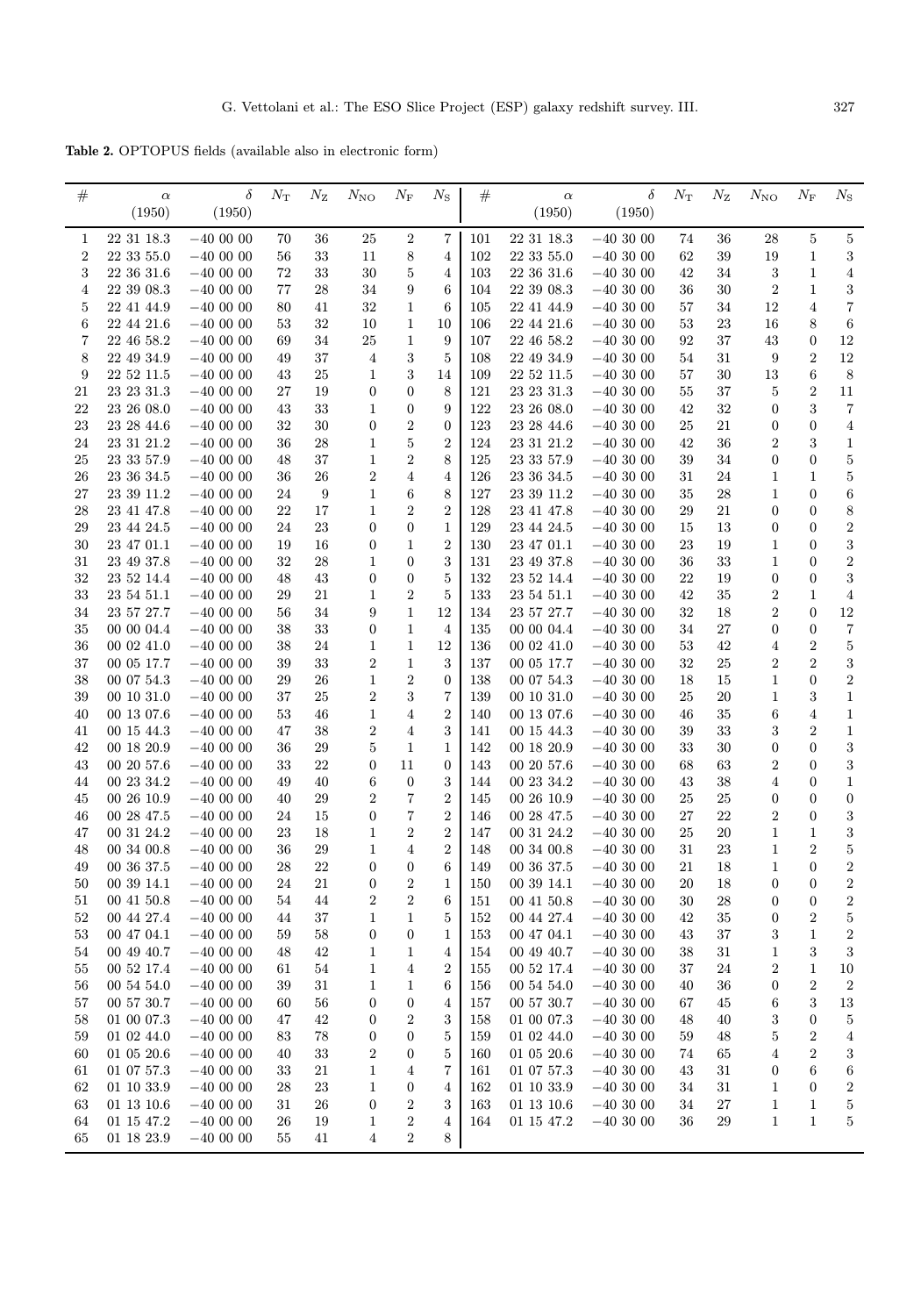

Fig. 1. Three examples of spectra: a) Standard quality spectrum ( $R = 3.8$ ) of a galaxy with  $v_{\text{abs}} = 54315 \pm 46$  km/s. b) High quality spectrum  $(R = 20.2)$  of a galaxy with  $v_{\text{abs}} = 12764 \pm 20$  km/s. c) Spectrum with prominent emission lines of a galaxy with  $v_{\text{emiss}} = 19110 \pm 10 \text{ km/s}$ 

there is a small overlap between the fields which results in the fact that some galaxies belong to two adjacent fields; the galaxies in the overlap areas have been assigned to the field whose centre is closer to the object position.

We observed a total of 4043 objects, corresponding to  $\sim 90\%$  of the parent photometric sample of 4487 objects. Out of the 4043 observed objects, 493 turned out to be stars and 207 have a too low signal–to–noise ratio to provide a reliable redshift (failed spectra). In the end, our final sample consists of a total of 3343 objects with reliable redshifts (3342 galaxies and 1 QSO).

The survey data are available in electronic form at the CDS via anonymous ftp to cdsarc.ustrasbg.fr (130.79.128.5) or via http://cdsweb.ustrasbg.fr/Abstract.html. In Table 3 we provide a sample page of the catalogue, which is sorted in right ascension. The columns contain the following information:  $Column (1): ESP galaxy number.$ 

Column (2): OPTOPUS field number.

Column  $(3)$ : Right Ascension  $(1950)$ .

Column  $(4)$ : Declination (1950).

Column  $(5)$ :  $b<sub>J</sub>$  magnitude.

Column (6): Heliocentric Radial Velocity from absorption lines in km/s.

Column (7): Associated Internal Error in km/s.

Column  $(8)$ : Value of the R parameter (Tonry & Davis 1979) from cross correlation.

Column (9): Heliocentric Radial Velocity from emission lines in km/s.

Column  $(10)$ : Associated Error in km/s.

The codes −9999 and −8888 in the velocity columns indicate stellar spectra (hence stars misclassified in the EDSGC) and spectra not useful for radial velocity measurements, respectively. Objects which have not been observed have a zero in the velocity columns. For two galaxies (# 13489 = NGC 7410 and # 17863) the reported velocities are from da Costa et al. (1991) and Metcalfe et al. (1989), respectively. The object  $\#$  31954, with the velocity coded as 99999, is a quasar with z ∼ 1.174. Finally, a few galaxies have a measure for  $v_{\text{abs}}$  but have  $R = 0$ :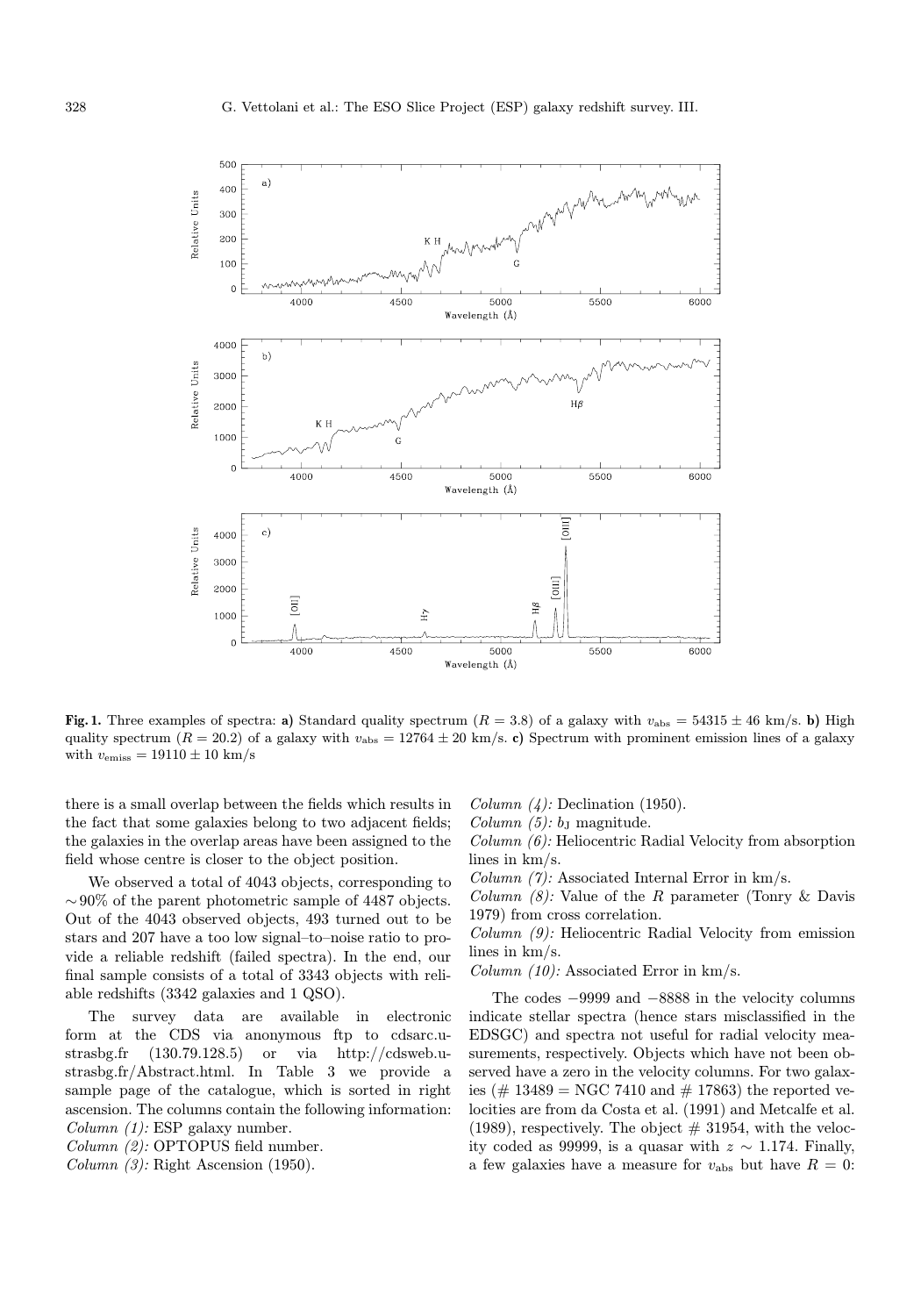Table 3. Sample page of the catalogue (the whole catalogue is available only in electronic form)

| # object | $#$ field | $\alpha$   | $\delta$      | $b_{\text{J}}$ | $v_{\rm abs}$    | $\ensuremath{\textup{err}}\xspace$ | $\boldsymbol{R}$ | $v_{\rm emiss}$  | err              |
|----------|-----------|------------|---------------|----------------|------------------|------------------------------------|------------------|------------------|------------------|
|          |           | (1950)     | (1950)        |                | (km/s)           | (km/s)                             |                  | (km/s)           | (km/s)           |
| 32986    | 147       | 00 31 08.5 | $-403842$     | 19.32          | 56575            | 106                                | 2.34             | 56509            | 60               |
| 33018    | 147       | 00 31 12.8 | $-40$ 43 28   | 19.15          | $\boldsymbol{0}$ | $\overline{0}$                     | 0.00             | 37564            | 14               |
| 34795    | 147       | 003116.4   | $-40$ 30 32   | 18.70          | 35523            | 47                                 | 7.42             | $\boldsymbol{0}$ | $\boldsymbol{0}$ |
| 34801    | 147       | 00 31 21.5 | $-402311$     | 18.37          | $-9999$          | $\overline{0}$                     | 0.00             | $-9999$          | $\boldsymbol{0}$ |
| 34800    | 47        | 00 31 22.0 | $-39\ 46\ 42$ | 18.76          | 32884            | 37                                 | 9.80             | $\overline{0}$   | $\boldsymbol{0}$ |
| 34802    | 147       | 00 31 30.3 | $-403312$     | $17.94\,$      | 33643            | 30                                 | 11.30            | $\overline{0}$   | $\boldsymbol{0}$ |
| 33049    | 147       | 003133.9   | $-403505$     | 19.19          | 33875            | 74                                 | $4.31\,$         | 33775            | $71\,$           |
| 34805    | 47        | 00 31 39.0 | $-40$ 03 12   | 18.39          | 28517            | 42                                 | 9.81             | $\boldsymbol{0}$ | $\mathbf{0}$     |
| 33089    | 147       | 00 31 45.7 | $-40$ 18 47   | 19.39          | $\boldsymbol{0}$ | $\mathbf{0}$                       | 0.00             | 20619            | 20               |
| 34810    | 147       | 00 31 46.5 | $-40\ 17\ 19$ | 17.98          | 19991            | 33                                 | 12.69            | $\overline{0}$   | $\boldsymbol{0}$ |
| 34811    | 147       | 00 31 48.3 | $-40$ 17 $40$ | 18.71          | 20177            | 20                                 | 11.66            | $\boldsymbol{0}$ | $\boldsymbol{0}$ |
| 33091    | 147       | 00 31 51.3 | $-403153$     | 19.25          | 34073            | 103                                | 3.48             | 33945            | 41               |
| 34820    | 47        | 00 31 54.9 | $-395046$     | 18.72          | 33519            | 34                                 | 11.63            | $\boldsymbol{0}$ | $\boldsymbol{0}$ |
| 33132    | 47        | 00 32 09.9 | $-40\ 08\ 53$ | 18.96          | 28486            | 54                                 | 4.18             | 28637            | 37               |
| 33130    | 47        | 00 32 12.0 | $-40$ 01 54   | 18.89          | 32838            | 49                                 | 6.50             | 32844            | 37               |
| 34826    | 147       | 00 32 15.0 | $-403209$     | 17.65          | 20032            | 64                                 | $5.51\,$         | $\boldsymbol{0}$ | $\mathbf{0}$     |
| 33163    | 47        | 00 32 19.8 | $-395956$     | 18.98          | $\boldsymbol{0}$ | $\overline{0}$                     | 0.00             | 26223            | 23               |
| 34831    | 47        | 00 32 20.3 | $-395058$     | 18.61          | $-8888$          | $\boldsymbol{0}$                   | 0.00             | $-8888$          | $\boldsymbol{0}$ |
| 33161    | 47        | 00 32 21.4 | $-395627$     | $19.00\,$      | 54961            | 117                                | 1.70             | $\boldsymbol{0}$ | $\theta$         |
| 33168    | 147       | 00 32 25.7 | $-40$ 19 32   | 18.92          | 20073            | 88                                 | 4.10             | 20115            | 42               |
| 33164    | 47        | 00 32 27.2 | $-40$ 01 58   | 19.34          | 73433            | 99                                 | 3.18             | $\boldsymbol{0}$ | $\boldsymbol{0}$ |
| 33162    | 47        | 00 32 27.3 | $-395716$     | 18.95          | 55121            | 56                                 | 6.91             | $\boldsymbol{0}$ | $\boldsymbol{0}$ |
| 34832    | 47        | 00 32 27.6 | $-400617$     | 18.63          | 33059            | 91                                 | 3.22             | $\overline{0}$   | $\boldsymbol{0}$ |
| 33165    | 47        | 00 32 28.3 | $-400411$     | 19.32          | $\overline{0}$   | $\overline{0}$                     | 0.00             | $\overline{0}$   | $\boldsymbol{0}$ |
| 33166    | 47        | 00 32 28.9 | $-40$ 04 $25$ | 18.93          | $\boldsymbol{0}$ | $\overline{0}$                     | 0.00             | 11749            | 14               |
| 33169    | 147       | 00 32 32.8 | $-402206$     | 18.81          | $\theta$         | $\overline{0}$                     | 0.00             | 20186            | 67               |
| 33189    | 47        | 003233.4   | $-39\ 51\ 26$ | 18.87          | $-8888$          | $\boldsymbol{0}$                   | 0.00             | $-8888$          | $\boldsymbol{0}$ |
| 34840    | 147       | 00 32 34.1 | $-402810$     | 18.59          | 24768            | 59                                 | 5.45             | $\boldsymbol{0}$ | $\boldsymbol{0}$ |
| 33220    | 48        | 00 32 44.9 | $-40\ 03\ 27$ | 19.32          | 73218            | 68                                 | 4.00             | $\boldsymbol{0}$ | $\boldsymbol{0}$ |
| 34848    | 148       | 00 32 47.0 | $-40$ 23 12   | 18.42          | $-9999$          | $\overline{0}$                     | 0.00             | $-9999$          | $\boldsymbol{0}$ |
| 33225    | 148       | 00 32 53.3 | $-40$ 31 20   | $19.22\,$      | 34012            | 98                                 | 4.20             | $\boldsymbol{0}$ | $\boldsymbol{0}$ |
| 33223    | 148       | 00 32 53.8 | $-40$ 25 04   | 18.97          | 61621            | 82                                 | 3.00             | 61736            | $55\,$           |
| 34849    | 148       | 00 32 54.5 | $-403005$     | 18.65          | 34230            | 94                                 | 3.50             | 34191            | 37               |
| 34850    | 148       | 00 32 57.4 | $-403254$     | 18.41          | $\boldsymbol{0}$ | $\overline{0}$                     | 0.00             | $\boldsymbol{0}$ | $\boldsymbol{0}$ |

this fact indicates low quality spectra for which the cross– correlation was "forced", choosing the correlation peak by hand.

Ĭ.

In the case of multiple observations of the same galaxy, we report in Table 3 the best measurement only.

For what concerns the use of these data for scientific analyses, when a galaxy has both  $v_{\text{abs}}$  and  $v_{\text{emiss}}$  the choice of the velocity can be done on the basis of the minimum error: however, the differences between  $v_{\text{abs}}$  and  $v_{\text{emiss}}$  are so small that different choices do not produce appreciable effects on the results of most of the scientific analyses. Note that the velocity errors reported in Cols. (7) and (10) are formal errors: for the conversion factors from these internal errors to the true errors, see the discussion in Sect. 6.2.

## 6. Analysis

6.1. Possible biases in the sample

Statistical analyses of this sample have to take into account and, if necessary, to correct for possible biases induced by the fact that some stars are misclassified as galaxies in the photometric catalogue, not all spectra have produced a measurable redshift and not all objects have been observed.

We have verified that the magnitude distribution of the stars is consistent with that of the total sample and therefore does not bias any analyses.

The small fraction  $(\sim 5\%)$  of objects with unmeasurable redshift has various origins:  $\sim 13\%$  of them correspond to undeblended pairs (see Sect. 2) for which the object coordinates fall in between the two components, while most cases are due to not well connected fibers or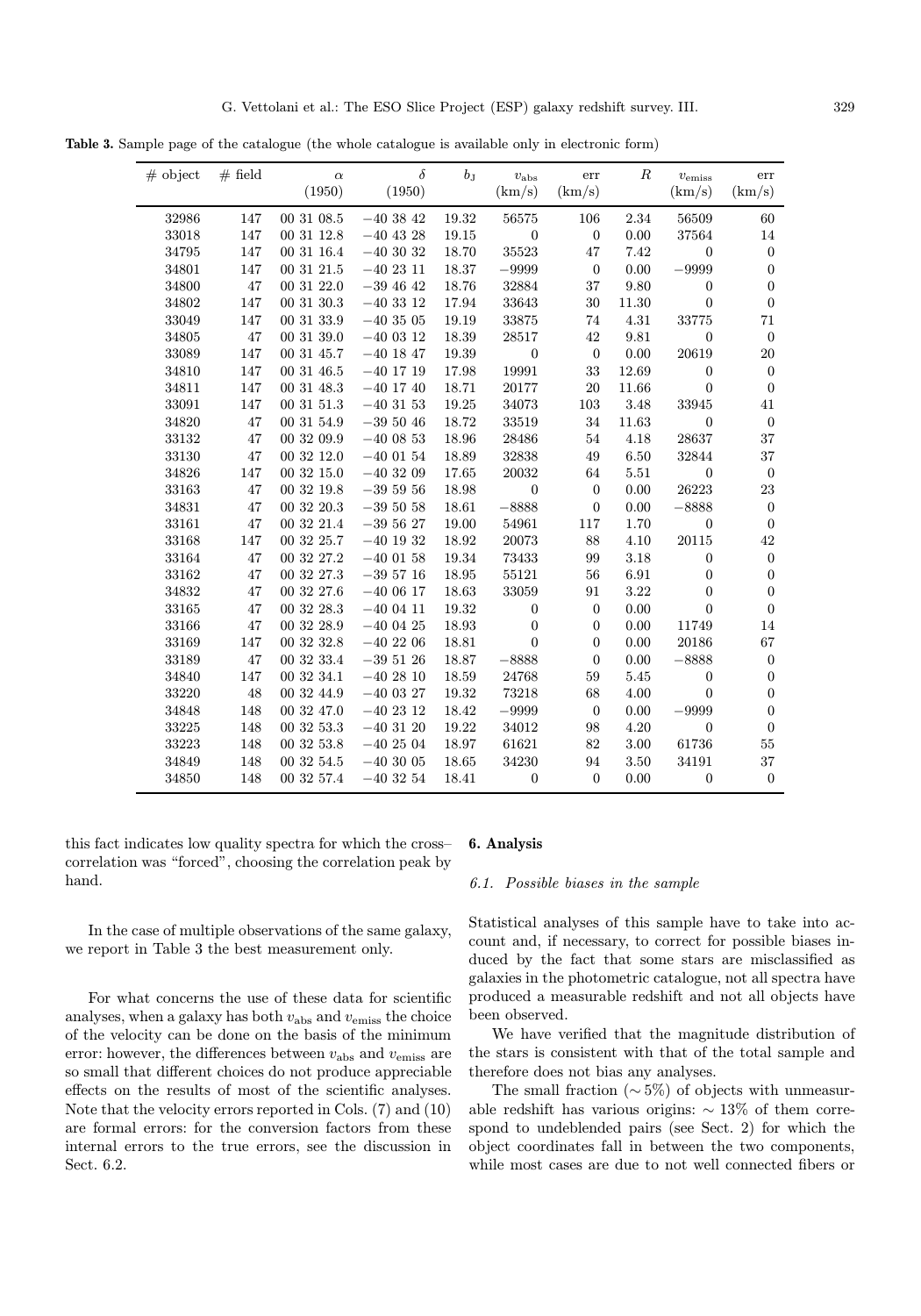

Fig. 2. Fraction of failed spectra over the total number of observed objects as a function of magnitude. Note that, even in the faintest bin, this fraction is always lower than 7%



Fig. 3. Observed distribution of nearest neighbour distances  $(d<sub>nn</sub>)$  for the entire photometric catalogue (4487 objects; solid histogram) and for the 444 objects which have not been observed spectroscopically (dashed histogram). The curves superimposed on the two histograms show the expected distributions of  $d_{nn}$  on the basis of the measured angular correlation function

to observations with bad weather conditions. This kind of incompleteness is higher for fainter objects (see Fig. 2): note, however, that the maximum fraction of galaxies for which the spectra did not provide a useful z determination is ∼7% for the faintest galaxies of our survey  $(b<sub>J</sub> = 19.4)$ .

We have verified that the magnitude distribution of not–observed objects ( $\sim 10\%$ ) is consistent with being a random extraction from the total sample. The main bias for such objects is introduced by the impossibility of observing, in a given OPTOPUS exposure, two objects closer than ∼25 arcsec. Although the MEFOS observations and the repeated observations of the same fields have reduced somewhat this bias, it is still significantly present in the data. This is clearly seen in Fig. 3 which shows the observed distribution of nearest neighbour distances  $(d<sub>nn</sub>)$  for the entire photometric catalogue (4487 objects; solid histogram) and for the 444 objects which have not been observed spectroscopically (dashed histogram). The curves superimposed on the two histograms show the expected distributions of  $d_{nn}$  on the basis of the measured angular correlation function. The excess of not–observed objects which have a neighbour at a distance smaller than 50 arcsec is  $132 \pm 14$  (183 objects in the data while 54 would be expected); some, less significant excess (35  $\pm$ 11) is present also for  $d_{nn}$  in the range 50–100 arcsec. Another way of characterizing the same bias is through the ratio between the not–observed objects and the total number of objects in the photometric catalogue as a function of  $d_{\rm nn}$ . This ratio is 0.31, 0.13 0.10, 0.06 for  $d_{\rm nn} < 30$ ,  $30 \le d_{\rm nn} < 50, 50 \le d_{\rm nn} < 100, 100 \le d_{\rm nn}$ , respectively. Because of this bias, the spectroscopic catalogue can not be used in a straightforward way for studying, for example, the statistics of the number of close pairs or for analyzing the three dimensional correlation function on very small scales.

## 6.2. Statistical analysis of velocity errors

The errors on the velocities listed in Cols. (7) and (10) of Table 3 are the formal errors given by the IRAF tasks  $XCSAO$  and EMSAO for  $v_{\text{abs}}$  and  $v_{\text{emiss}}$ , respectively. Their distributions are shown in Fig. 4: the median error is 64  $km/s$  for  $v_{abs}$  and 31 km/s for  $v_{emiss}$ . In order to have a better estimate of the true errors, we have analyzed the differences in the measured velocities  $(\Delta v)$  of the galaxies which have been observed more than once (156 galaxies with two measurements of  $v_{\text{abs}}$  and 64 galaxies with two measurements of  $v_{\text{emiss}}$ ). For both these samples the histograms of  $\Delta v$  normalized to the formal errors are significantly larger than expected if these formal errors were correct estimates of the true errors. By fitting these distributions with Gaussian curves, the dispersions of the best fitting Gaussians are 1.53 and 2.10 for  $v_{\text{abs}}$  and  $v_{\text{emiss}}$ , respectively. This implies that, assuming that the ratio between the true and the formal errors is a constant for all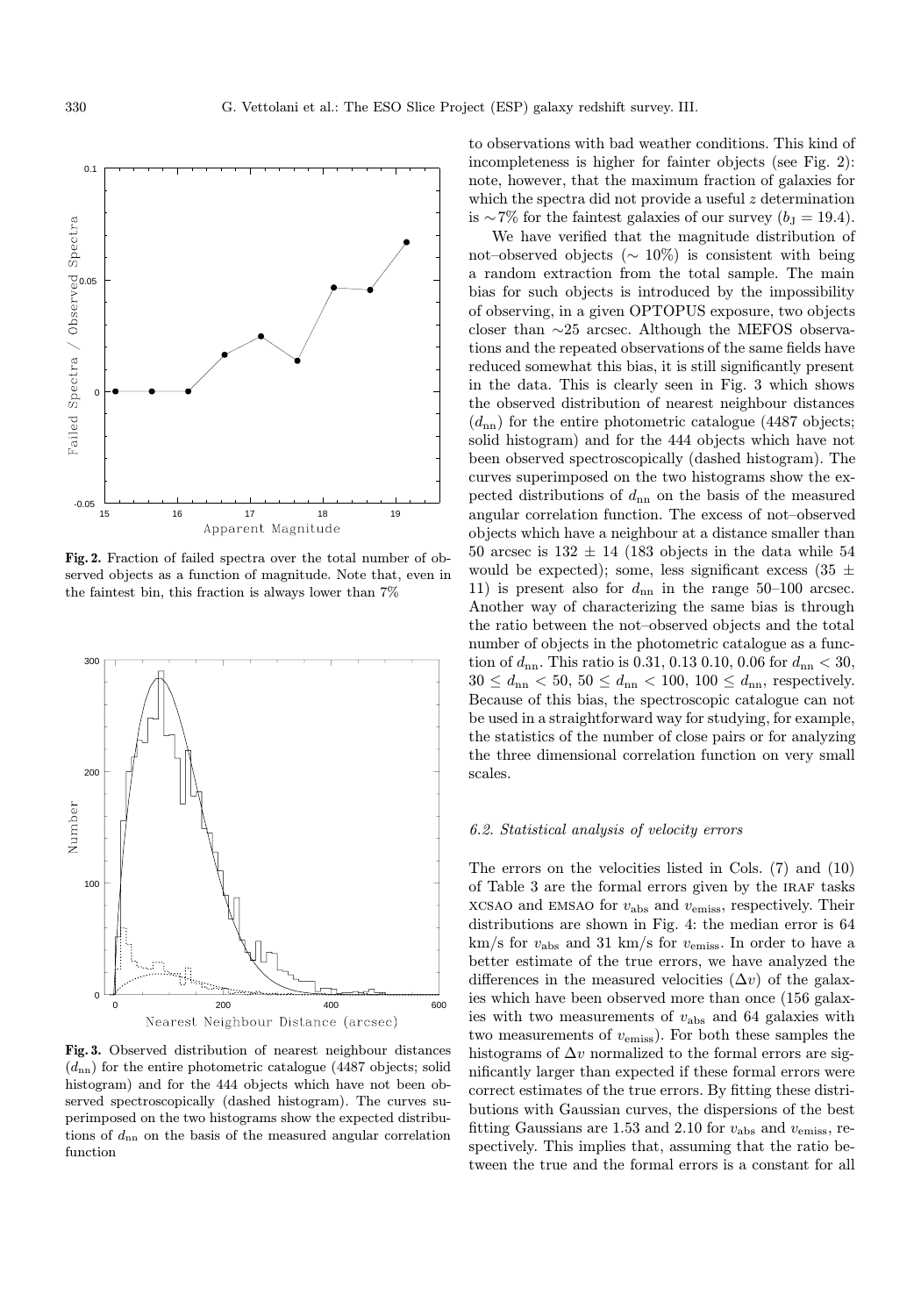

Fig. 4. Distribution of the errors on the measured velocity, for both  $v_{\text{abs}}$  (solid histogram) and  $v_{\text{emiss}}$  (dashed histogram)

measurements, the true errors can be estimated by multiplying the errors given in Table 3 by these factors.

The factor found for  $v_{\text{abs}}$  is in agreement with other values reported in the literature from similar analyses: for instance, Bardelli et al. (1994) found a factor 1.87 from a comparison of two sets of OPTOPUS observations (45 galaxies) reduced with different packages (IRAF and MI-DAS) and by different authors; Malumuth et al. (1992), using multiple observations of 42 galaxies reduced in the same way, found a factor 1.6.

# 6.3. Systematic difference between  $v_{\text{emiss}}$  and  $v_{\text{abs}}$

For about 750 galaxies we could measure the redshift both from absorption and from emission lines. The distribution of the difference  $(v_{\text{abs}} - v_{\text{emiss}})$  is well fitted by a Gaussian peaked at  $\sim$  100 km/s. We have performed a number of tests, and we can exclude a zero–point error. Also in the Las Campanas redshift survey a similar systematic difference between the absorption and the emission velocities has been found, and the authors have chosen to correct for it by using a separate average template with large Balmer lines to fit emission line galaxies (Shectman et al. 1996). They suggest that the systematic effect is mainly due to the blend between  $H\epsilon$  and CaH lines. On the other hand, we have decided to use in any case the best–fitting template, for sake of homogeneity in the redshift measures. A more general discussion about this point will be found in Cappi et al. (1998).

### 7. Summary

We have described in detail the data of the ESP galaxy redshift survey, which extends over about 23 square degrees, in a region near the South Galactic Pole. The survey is ∼85% complete to the limiting magnitude  $b_1 = 19.4$ and consists of 3342 galaxies with redshift determination. Although not all galaxies have been observed and not all spectra have produced a measurable redshift, we have shown that these facts do not introduce any bias in the final spectroscopic sample. The only significant bias still remaining in the sample is due to the fact that close pairs of galaxies could not be observed in a single OPTOPUS (or MEFOS) observation. For this reason the fraction of not–observed objects is significantly higher than average for objects which have a companion in the photometric catalogue at a distance smaller than about 50 arcsec.

For all galaxies we have determined, when possible, both absorption and emission velocities. The median formal errors on the velocities are 64 and 31 km/s for the absorption and emission velocities, respectively. Analysis of the velocity measurements of the galaxies which have been observed more than once shows, however, that these formal errors are significant underestimates of the "true" errors. In first approximation the true errors can be obtained by multiplying the formal ones by factors of the order of 1.5 and 2.1 for  $v_{\text{abs}}$  and  $v_{\text{emiss}}$ , respectively.

The data of the catalogue, available in electronic form at the the CDS via anonymous ftp to cdsarc.ustrasbg.fr (130.79.128.5) or via http://cdsweb.ustrasbg.fr/Abstract.html, provide all the information which is needed (i.e. positions, magnitudes, velocities, completeness) for statistical analyses of this sample, as for example the estimate of the luminosity function and mean galaxy density (Zucca et al. 1997).

Acknowledgements. This work has been partially supported through NATO Grant CRG 920150, EEC Contract ERB–CHRX–CT92–0033, CNR Contract 95.01099.CT02 and by Institut National des Sciences de l'Univers and Cosmology GDR. It is a pleasure to thank the support we had from the ESO staff both in La Silla and in Garching. In particular, we are grateful to Gerardo Avila for his advice and his help in solving every instrumental problem we have been facing during this project. We also thank M. Kurtz and D. Mink who kindly provided the rvsao package before the official release in IRAF.

## References

Avila G., D'Odorico S., Tarenghi M., Guzzo L., 1989, The Messenger 55, 62

Avila G., et al., 1995, SPIE 2476, 77

Bardelli S., et al., 1994, MNRAS 267, 665

Cappi A., et al., 1998, A&A (in press) (Paper IV)

Cuby J.–G., Mignoli M., 1994, SPIE 2198, 98